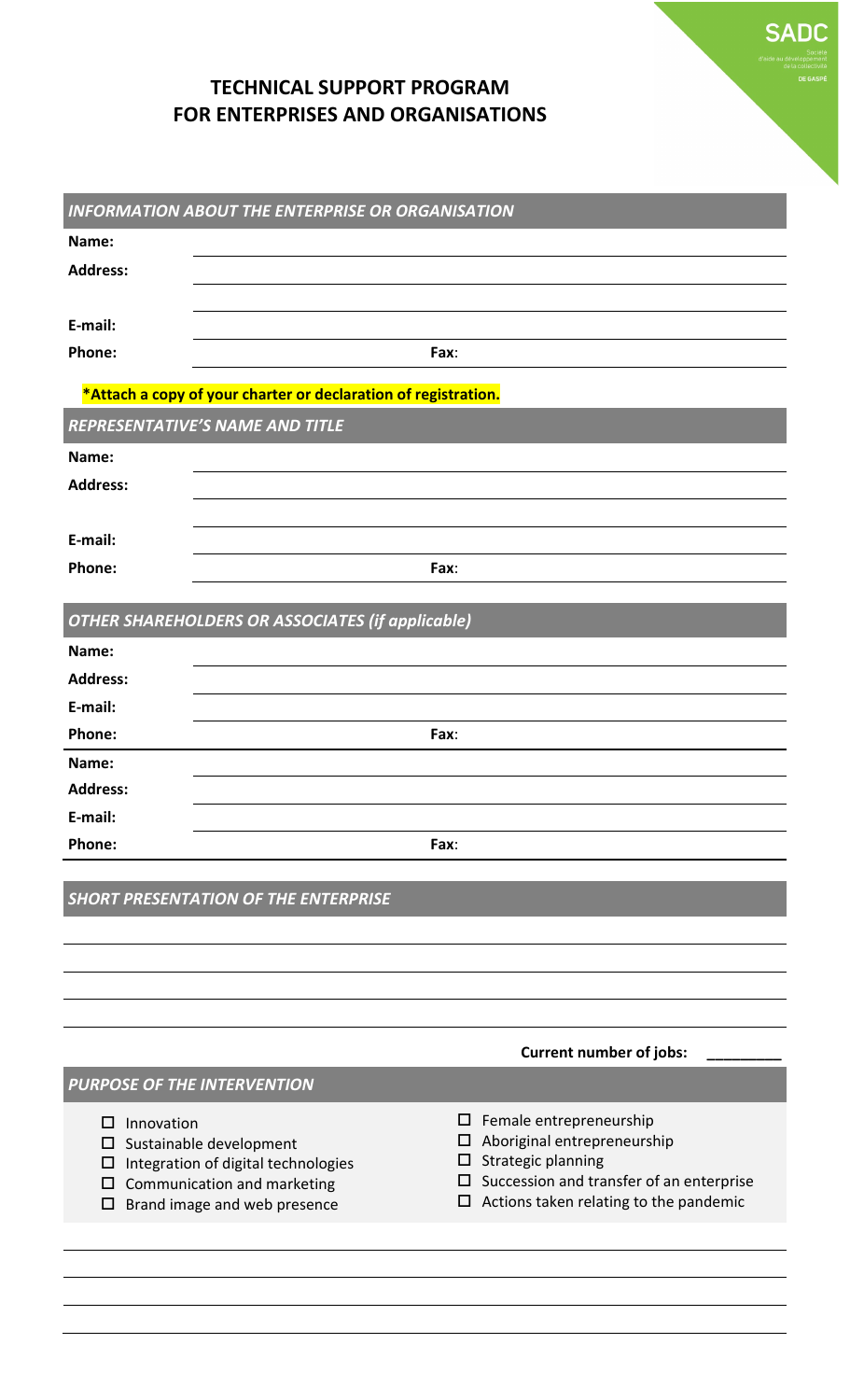#### *DESCRIPTION OF ACTIVITIES THAT WILL BE PERFORMED BY THE CONSULTING FIRM*

#### *TIMELINE*

#### *ANTICIPATED RESULTS FOR THE ENTERPRISE*

### *PROJECT COSTS*

| Total: |  |
|--------|--|

**\$ \$ \$**

**\$**

# *PROJECT FINANCING* Enterprise's contribution: **\$ Other funding agencies: \$**

#### **Total: \$**